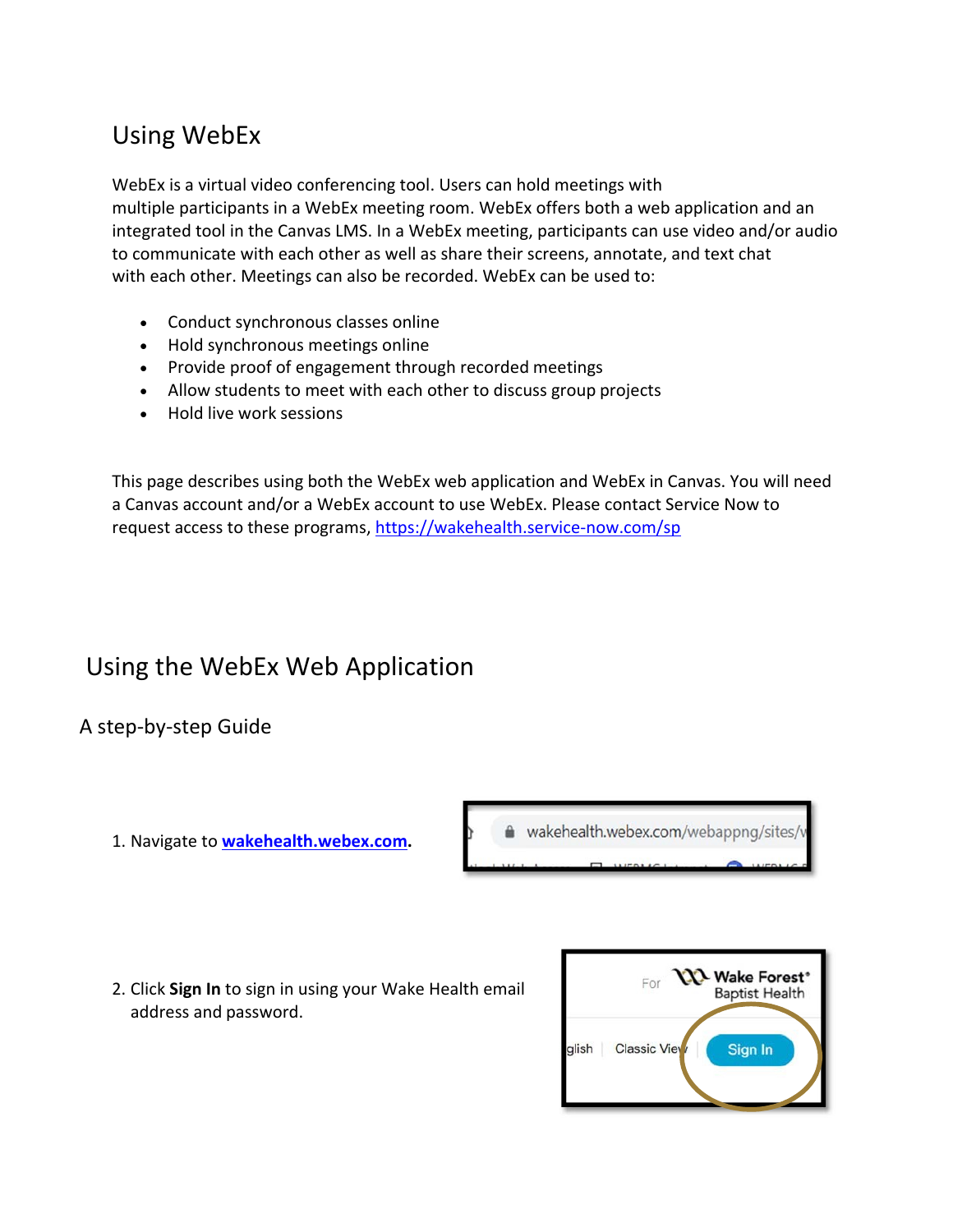| Email address<br><b>Next</b> | Enter your email address |  |
|------------------------------|--------------------------|--|
|                              |                          |  |
|                              |                          |  |
|                              |                          |  |

3. You can either start a meeting immediately by clicking **Start a Meeting** or schedule a meeting for a future date and time by clicking **Schedule.**



4. If you select **Schedule** you will need to select either a Pro meeting or a Personal Conference meeting from the **Meeting Type** drop down menu.

\*Pro meetings allow you to require participants to enter a password to join the meeting; a Personal Conference meeting only requires the link to your WebEx room for participants to join.

5. If you are scheduling a meeting, enter the meeting topic, date, and time.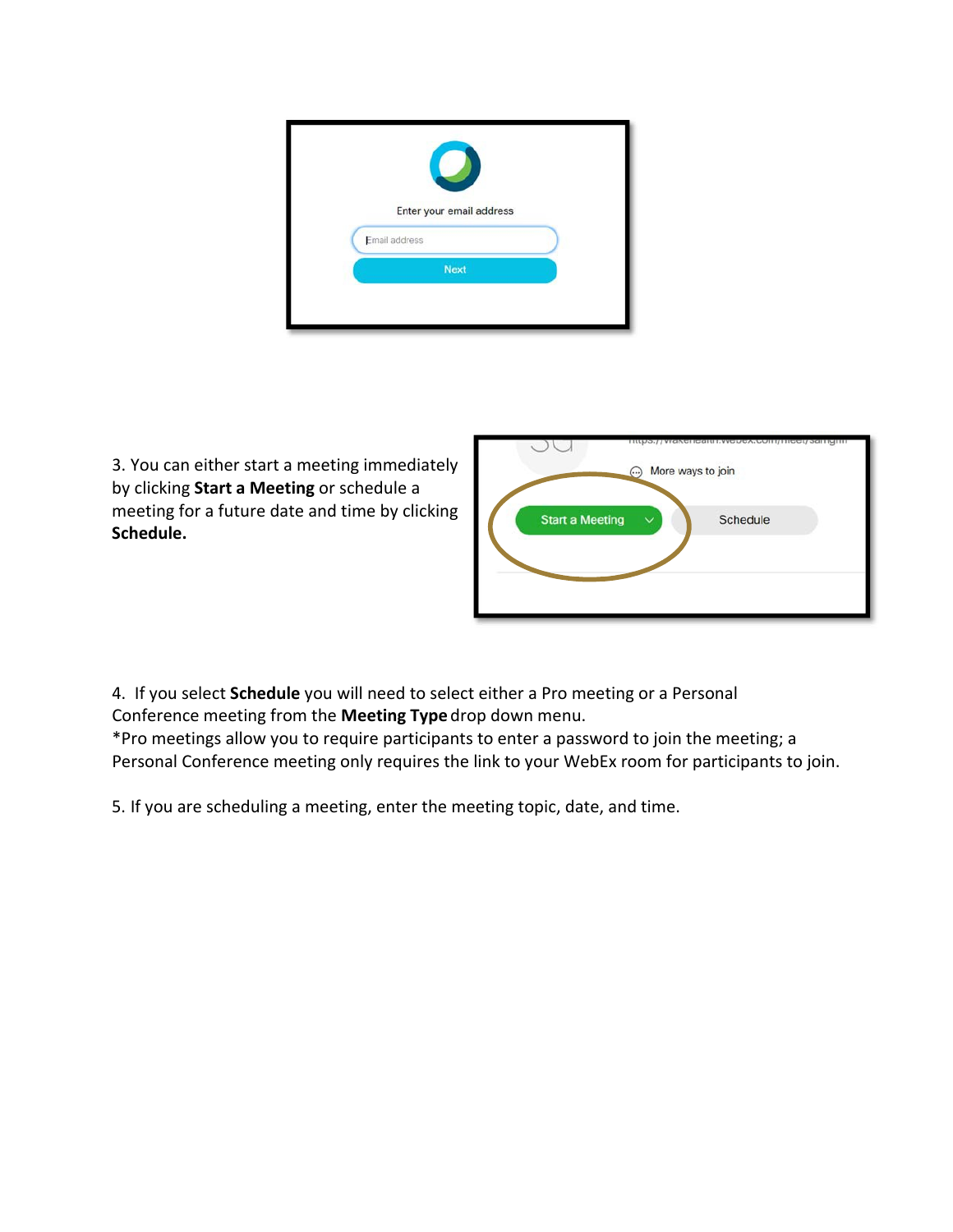6. It is recommended that if you are scheduling a Pro meeting you enter the email addresses of all attendees so they will receive an email with the meeting password.

| Meeting type     | <b>Webex Meetings Pro Meeting</b>                    | $\checkmark$ |
|------------------|------------------------------------------------------|--------------|
| Meeting topic    |                                                      |              |
| Meeting password | EDzKnhGD225                                          | G            |
| Date and time    | Monday, Mar 23, 2020 9:35 am Duration: 1 hour $\vee$ |              |
|                  | (UTC-04:00) Eastern Time (US & Canada) V             |              |
|                  | Recurrence                                           |              |
| <b>Attendees</b> | Separate email addresses with a comma or semicolon   |              |

| $\sqrt{2}$  | Home                |
|-------------|---------------------|
|             | <b>Meetings</b>     |
| $\circ$     | Recordings          |
| <u> {Q}</u> | Preferences         |
|             | <b>Ool</b> Insights |
|             | Support             |

7. When it is time for your meeting navigate to the WebEx home page by clicking **Home** on the left side menu.

8. Click **Start** beside your meeting under the Upcoming Meetings section.

|    | <b>Upcoming Meetings</b>           |                                 |              |
|----|------------------------------------|---------------------------------|--------------|
| SG | 11:35 AM - 12:35 PM<br>Mon, Mar 23 | <b>Test</b><br>Samantha Griffin | <b>Start</b> |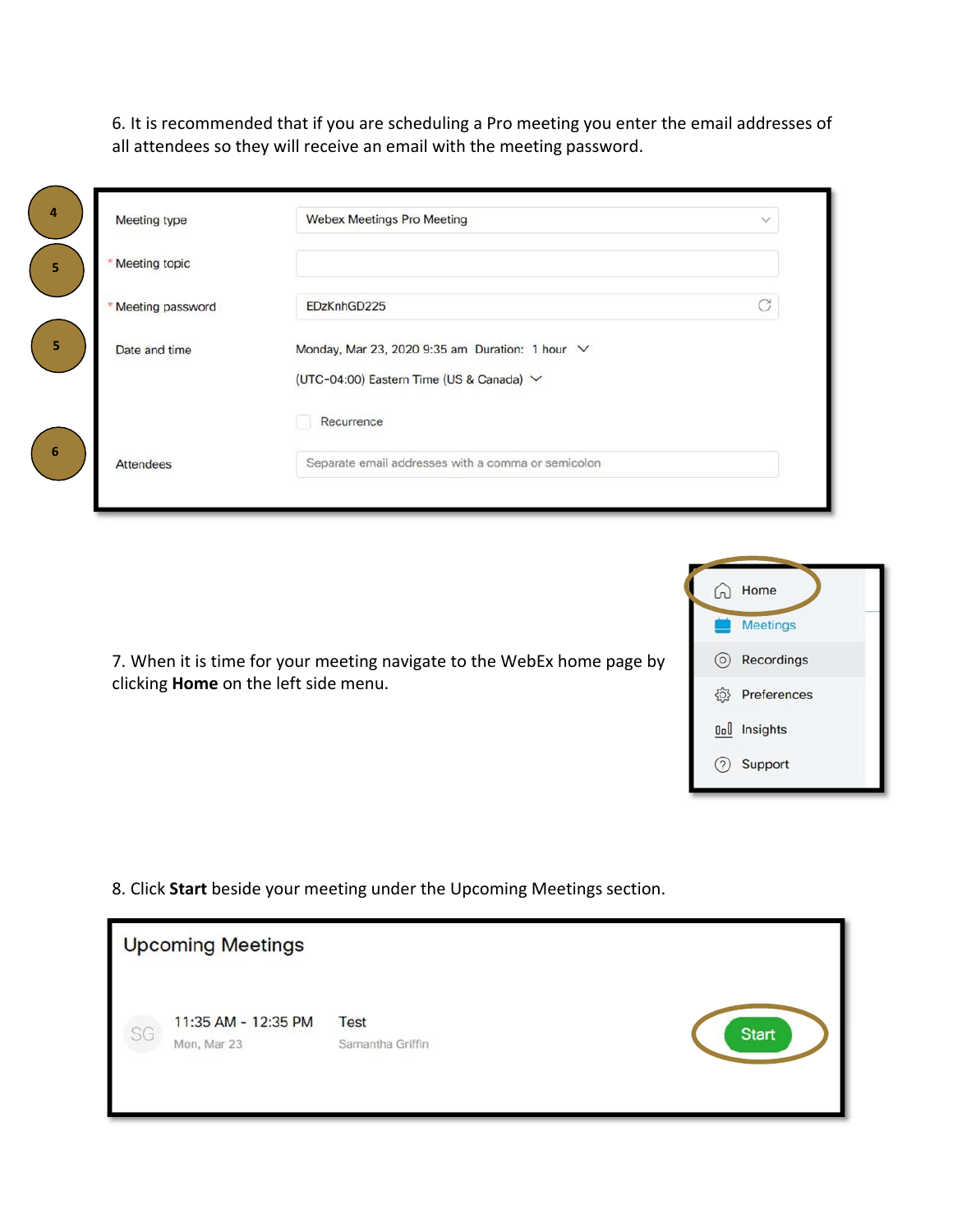#### 9. Make sure **Computer Audio** is selected

10. Your webcam and microphone will be turned off by default. You can turn these on by clicking the **Unmute** and **Start video** buttons.

11. You can also test your audio and video before the meeting starts by clicking **Test speaker** and microphone.

### 12. Click **Start Meeting.**

| И<br>9 | $\bigcirc$ Audio: Use computer audio $\sim$                                                   | -11<br>< Set speaker and microph |
|--------|-----------------------------------------------------------------------------------------------|----------------------------------|
|        | <b>Start Meeting</b><br>12<br>Ø<br>$\mathbb{Z}^{\mathfrak{g}}$ Start video $\sim$<br>Unmute ~ |                                  |
|        | 10                                                                                            |                                  |

13. To mute/unmute your microphone click the **Unmute**/**Mute icon.**

14. To turn your webcam on/off click the **Start my Video icon**.

15. To share your screen, click the **Share Content icon** at the bottom of the WebEx meeting window.

16. To record the meeting click the **Record icon** at the bottom of the WebEx meeting window.



17. You can see a list of participants who are currently in the meeting by clicking the **Participants icon** at the bottom right of the WebEx meeting window.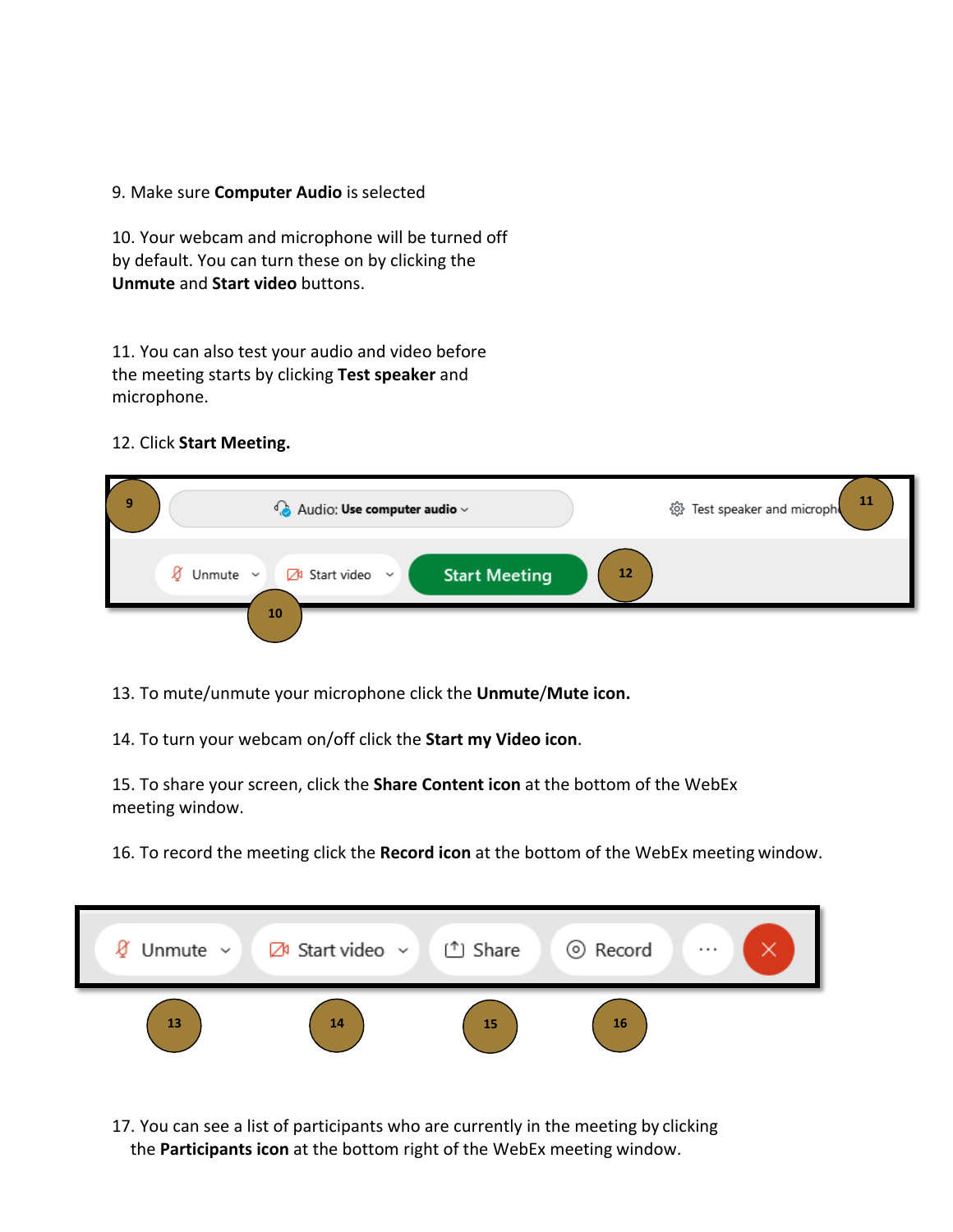- 18. You can access the chat window by clicking the **Chat** icon at the bottom right of the screen.
	- $2\sqrt{2}$  Participants  $\bigcap$  Chat **17 18**
- 19. You can choose to either record to the cloud, which is accessible through the WebEx web application or record to your computer by clicking on the **drop down arrow** in the Recorder pop up window,\*videos recorded to the cloud can take several minutes to hours to upload after the meeting has ended depending on the length of the video.
- 20. Click **Record** to begin recording.

21. Stop or pause the recording by clicking the **Stop** or **Pause** buttons in the recorder window.

22. To end the meeting click on the **X** in the upper right corner of the screen.

Recorder  $\times$ Record in cloud **19** 00:00:00 **O** Record

**20**



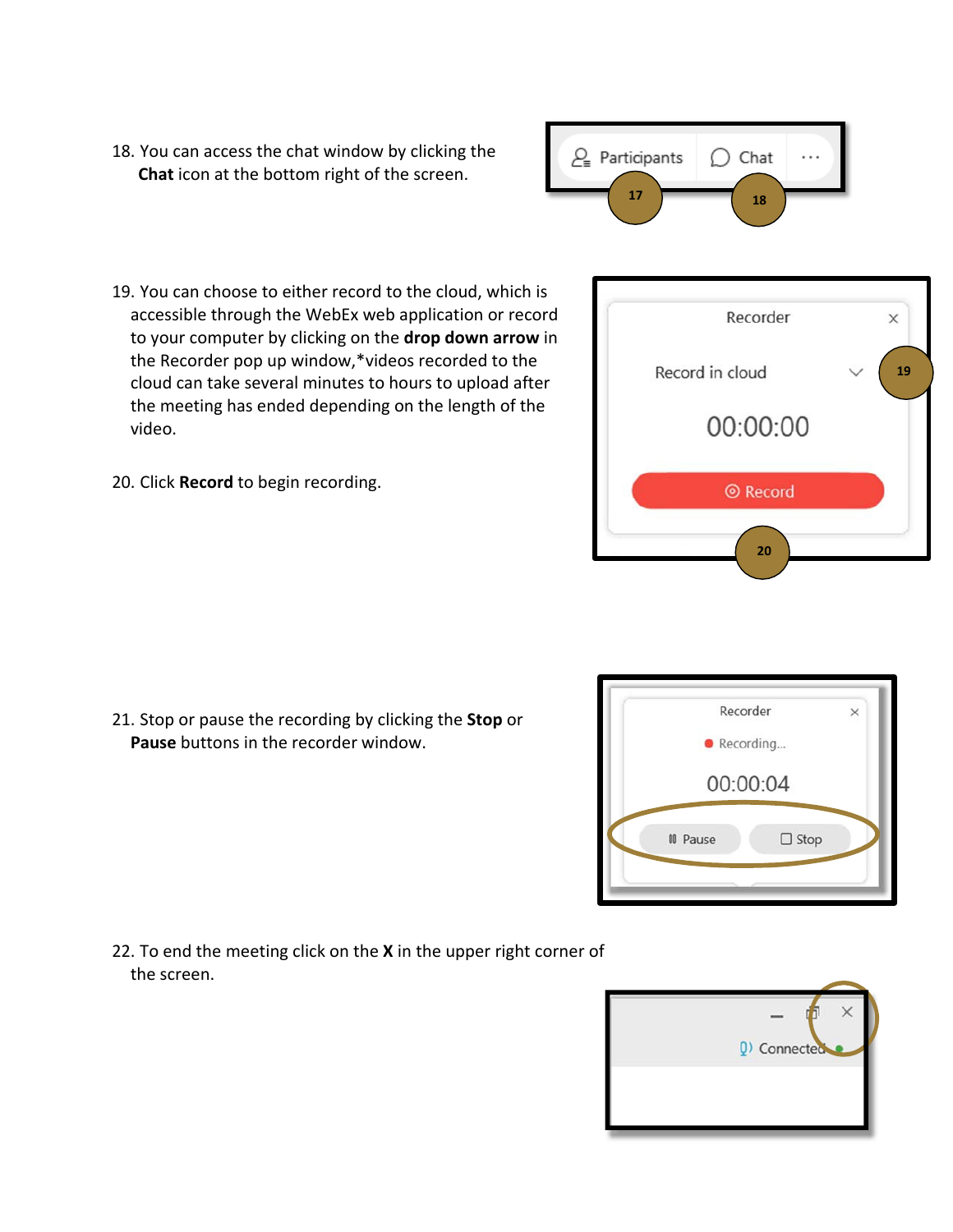## Using WebEx in Canvas



Step‐by‐Step Guide

1. Navigate to your Canvas course.

2. Select **WebEx** from the left side menu.

\*if this is your first‐time using WebEx in Canvas you will be asked to install the WebEx application to Chrome and select your time zone.

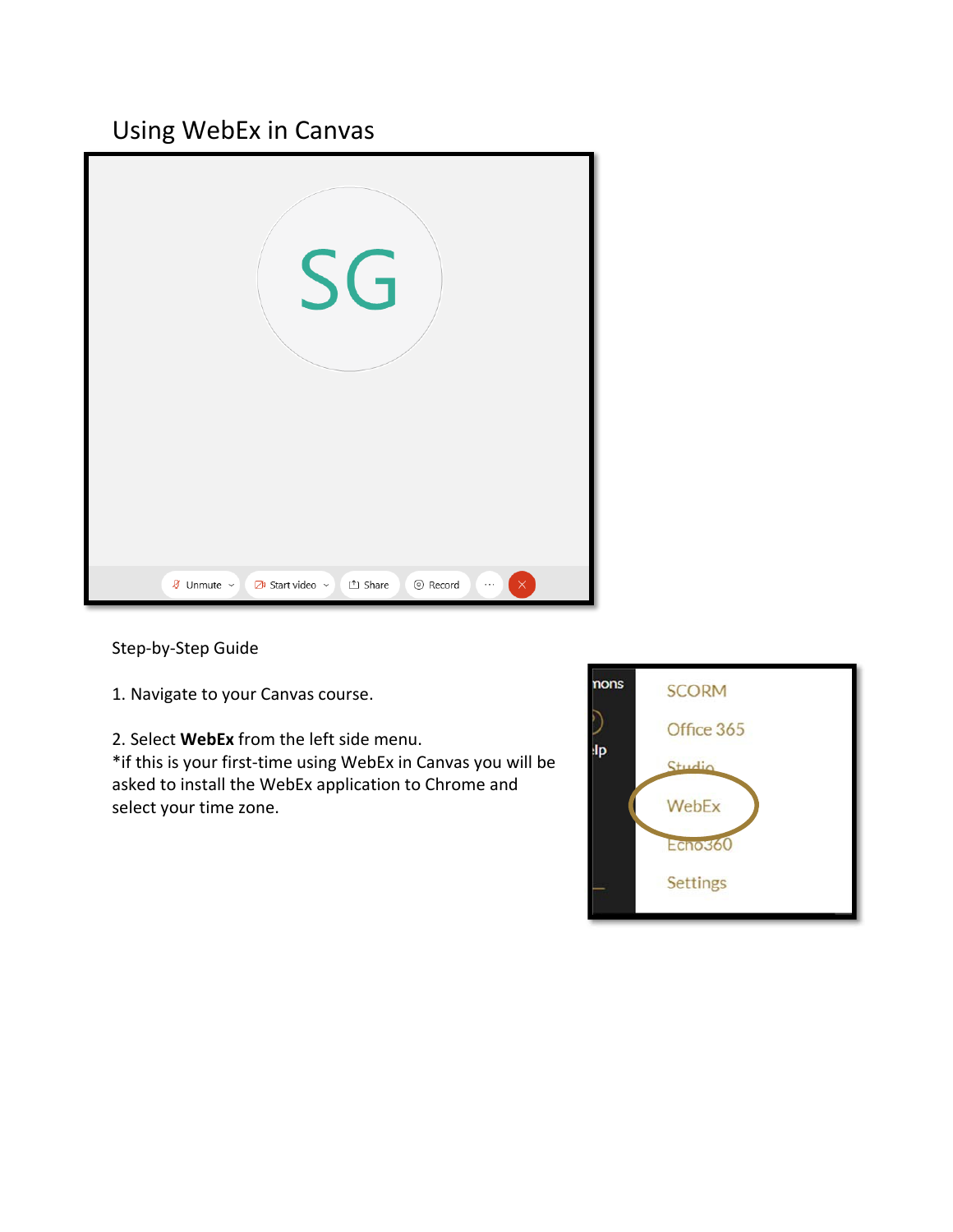

| <b>Schedule new event</b>              |                    |               |
|----------------------------------------|--------------------|---------------|
| Name*:                                 |                    |               |
| Test                                   |                    |               |
| <b>Description:</b>                    |                    |               |
| Repeat*:                               |                    |               |
| <b>Single</b>                          | <b>Daily</b>       | Weekly        |
| Time Zone*:<br>-04:00 America/New_York |                    |               |
| Date*:                                 |                    |               |
| Mon, Mar 23, 2020                      |                    |               |
| Time*:<br> 10<br>Duration*:            | $\frac{1}{2}$ : 15 | $\bigstar$ AM |
| 1<br>Hosted By*:                       | $\div$ hours, 30   | minutes       |



**3.** You can either launch a meeting immediately by clicking **Quick Launch** or schedule one or several meetings for a future date/time by clicking **Schedule.**

4. If scheduling future meetings, enter the meeting information.

**5.** Click **Save.**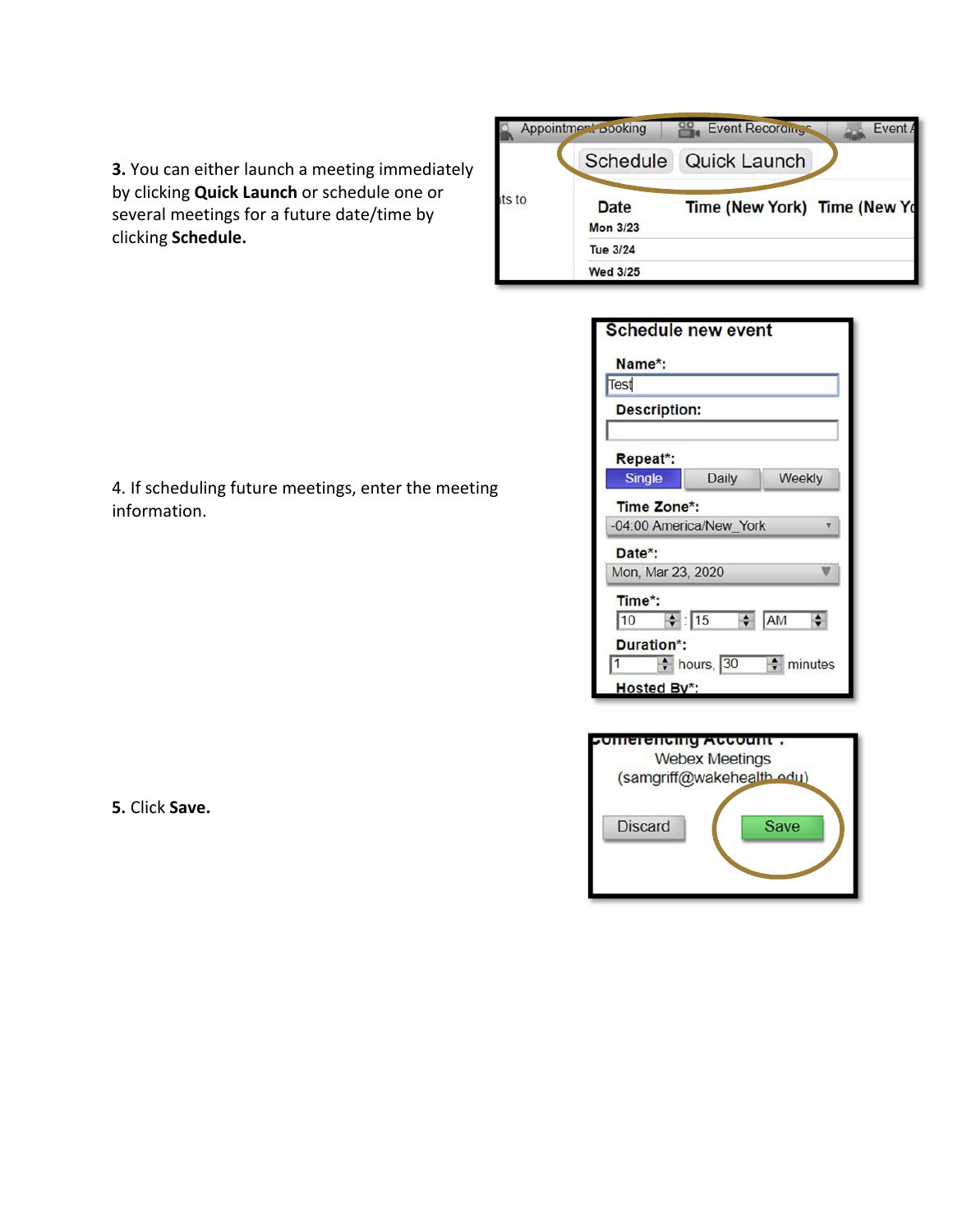6. When you navigate back to WebEx in Canvas you will see a list of your upcoming meetings on the left side of the screen.

**7.** To start your meeting click **Prepare.** \*if it is less than 15 minutes before your meeting is scheduled to start you will see "Start" instead of "Prepare".

| <b>Test (444)</b> |                                                              |  |
|-------------------|--------------------------------------------------------------|--|
|                   | Starts: Mon. Mar 23, 11:15 AM<br>Ends: Mon, Mar 23, 12:45 PM |  |
|                   | Prepare                                                      |  |
|                   |                                                              |  |
|                   |                                                              |  |

8. If no one else has joined the meeting yet you will see "Waiting for others to join".

| Waiting for others to join |  |  |
|----------------------------|--|--|
|                            |  |  |

13. To mute/unmute your microphone click the **Mute icon.**

14. To turn your webcam on/off click the **Start my Video icon.**

15. To share your screen, click the **Share Content icon** at the bottom of the WebEx meeting window.

16. To record the meeting click the **Record icon** at the bottom of the WebEx meeting window.

17. You can see a list of participants who are currently in the meeting by clicking the **Participants icon** at the bottom of the WebEx meeting window.

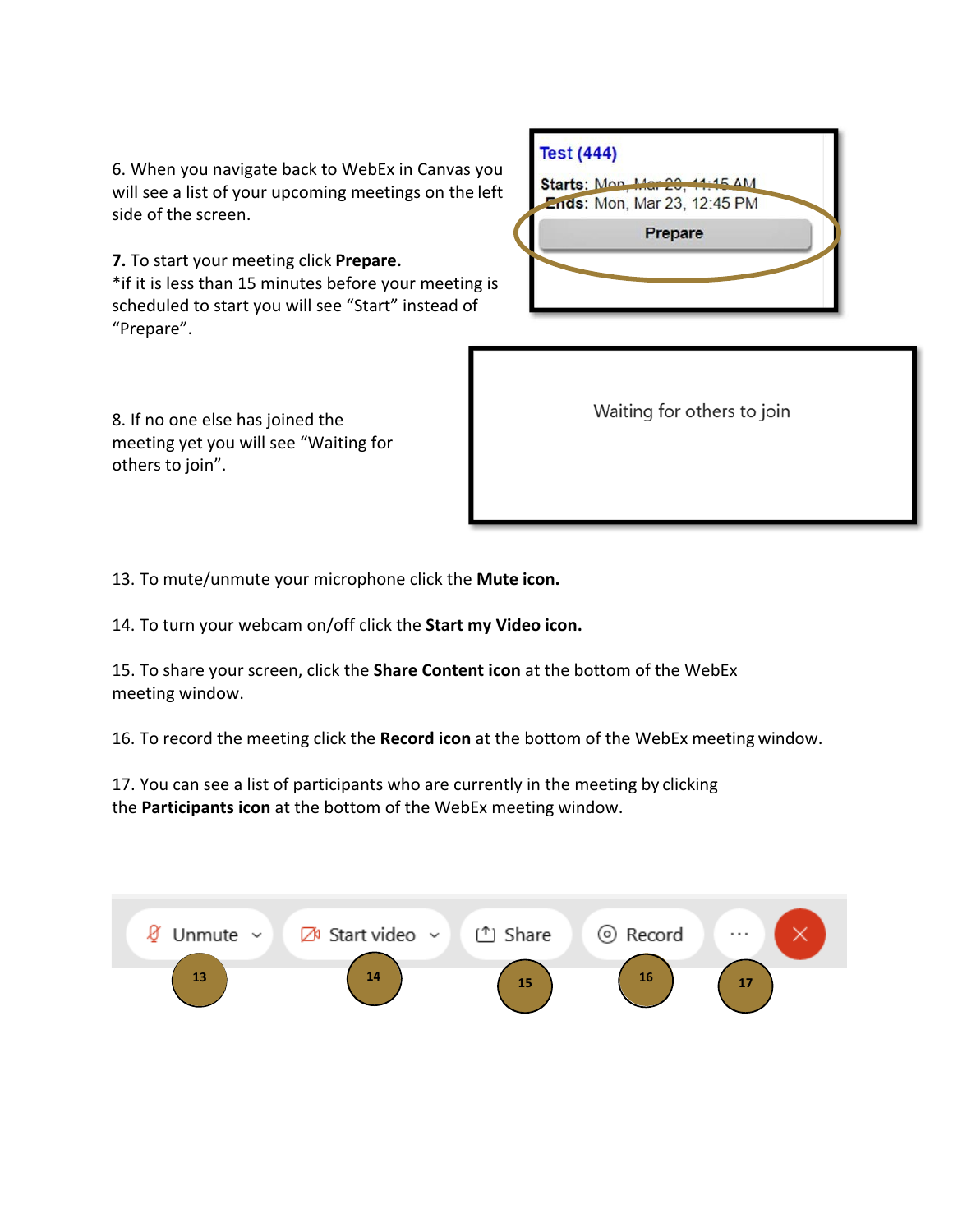14. You can choose to either record to the cloud, which is accessible through the WebEx web application or record to your computer by clicking on the drop down arrow in the Recorder pop up window.

\*videos recorded to the cloud can take several minutes to hours to upload after the meeting has ended depending on the length of the video.

15. Click **Record**.

16. Stop or pause the recording by clicking the **Stop** or **Pause** buttons in the recorder window.

17. To end the meeting click on the **X** in the upper right corner of the screen.



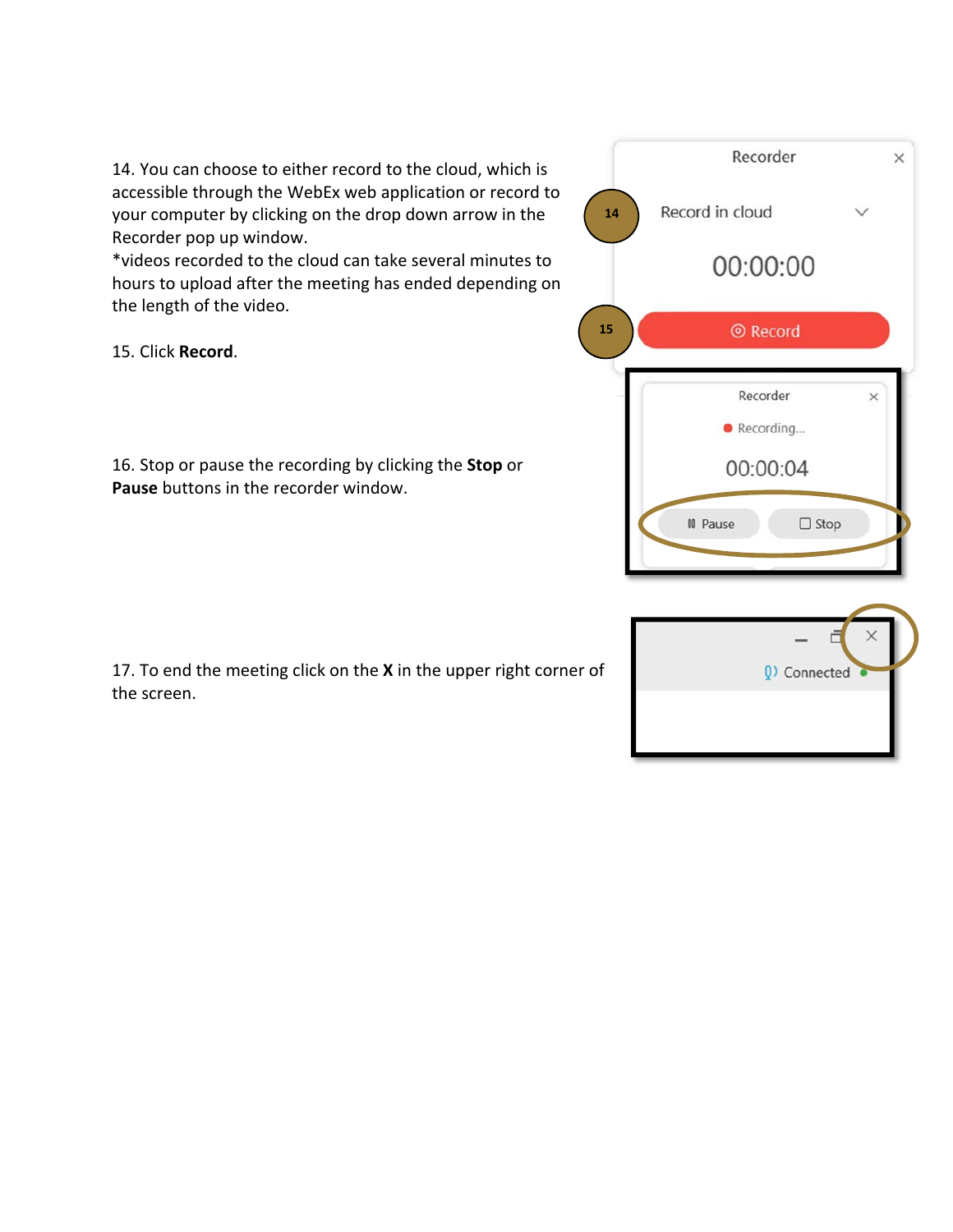# Using Breakout Sessions in WebEx Meetings

Breakout sessions allow WebEx users to divide meeting participants into virtual groups within the meeting. Breakout groups allow for collaboration between smaller groups within a meeting, including sharing audio, video, and a white board within the smaller breakout group. Meeting hosts have the ability to control breakout groups by placing participants into groups, joining/leaving each group, and stopping all breakout sessions, returning users to the main meeting room.

Before using breakout sessions you will need to update WebEx to the latest version (WBS39.10 and Later). To do this, please follow these instructions, [https://help.webex.com/en-us/yvd37q/Update-the-](https://help.webex.com/en-us/yvd37q/Update-the-Webex-Meetings-Desktop-App-and-Productivity-Tools-WBS39-10-and-Later)[Webex-Meetings-Desktop-App-and-Productivity-Tools-WBS39-10-and-Later](https://help.webex.com/en-us/yvd37q/Update-the-Webex-Meetings-Desktop-App-and-Productivity-Tools-WBS39-10-and-Later)

- 1. To create and start a breakout session in a WebEx meeting click on **Breakout** in the upper menu of your WebEx meeting window.
	- **1** Cisco Webex Meetings **O** Meeting Info Hide n Eile Edit Share View Audio Participant Meeting Help **Enable Breakout Session 2**Start All Breakout Sessions End All Breakout Sessions Ask All to Return Breakout Sessions Assignments Join Breakout Session Leave Breakout Session Broadcast Message
- 2. Click **Enable Breakout Session**.

- 3. Select the number of breakout sessions you want to create.
- 4. Select how you would like to assign your participants, **Manually** or **Automatically** (If you select automatically, WebEx will divide your participants into the selected number of groups as evenly as possible).
- 5. Click **Start assignment**.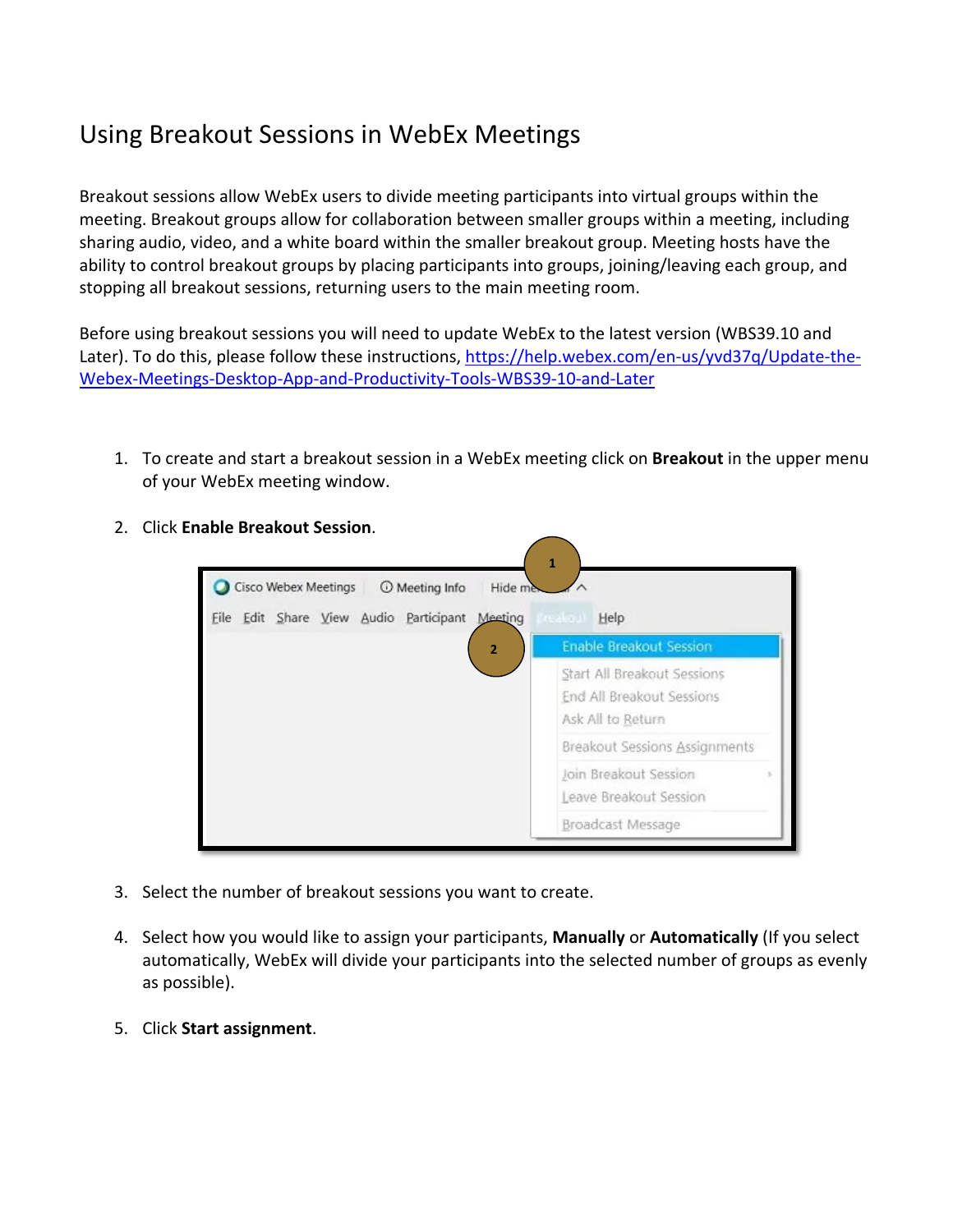

\*Note: Breakout sessions are automatically named Breakout session 1, 2. Etc. You can rename the breakout sessions by following these instructions, [https://help.webex.com/en](https://help.webex.com/en-us/ns4eq3e/Webex-Meetings-Add-Rename-or-Delete-a-Breakout-Session)[us/ns4eq3e/Webex-Meetings-Add-Rename-or-Delete-a-Breakout-Session](https://help.webex.com/en-us/ns4eq3e/Webex-Meetings-Add-Rename-or-Delete-a-Breakout-Session)

If you selected "Automatically" in Step 4, please skip to step 9.

6. To assign participants to breakout sessions, open the **Breakout sessions** dialog box if it is not already open.



- 7. Under Not Assigned, select the participant you want to assign. You can search for a name in the Search field.
- 8. Click **Move to session** and select the breakout session or click **New breakout session**.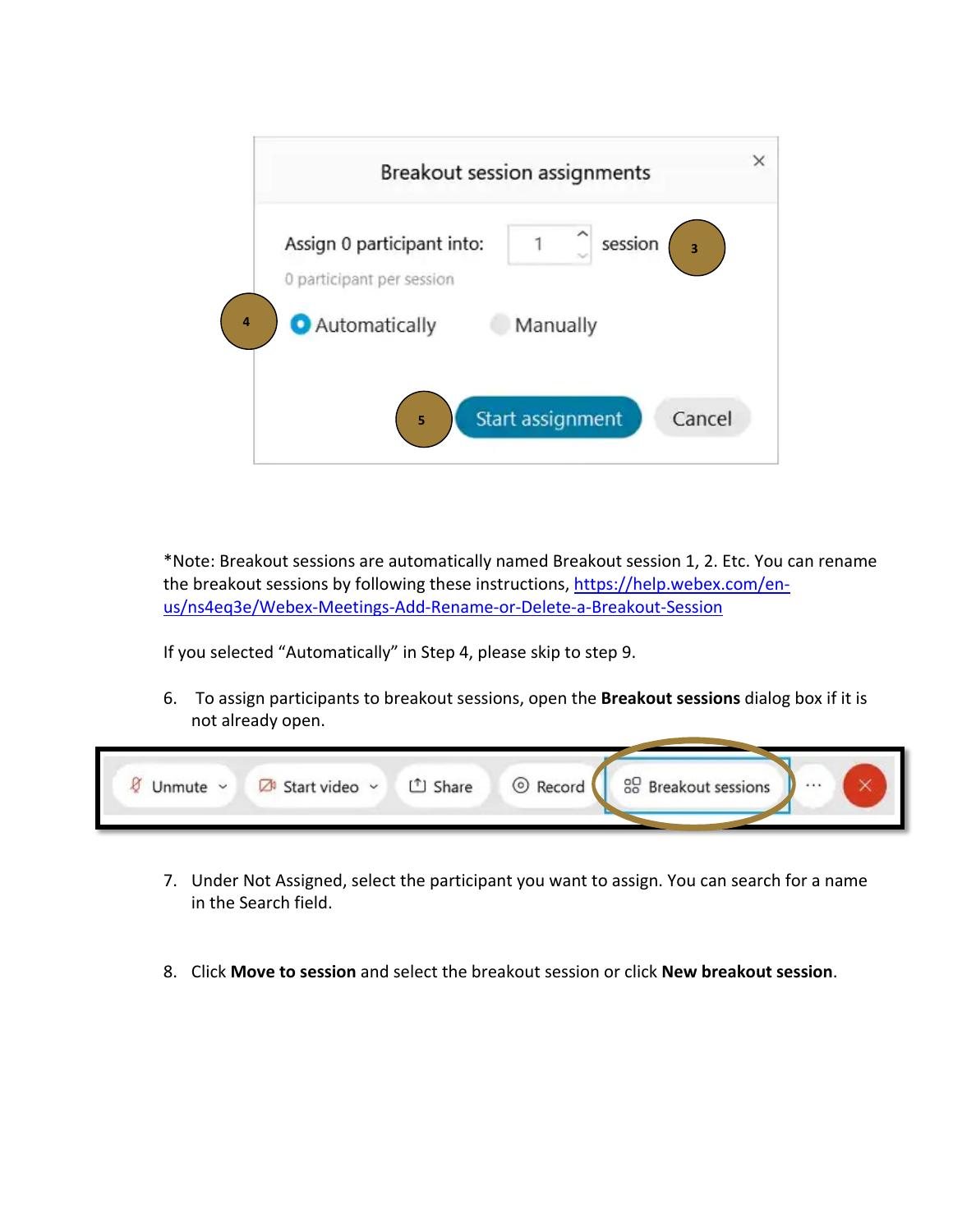

9. When you are ready to begin the breakout sessions, click **Start breakout sessions** at the bottom of the participant window.

|                                                                                               | <b>Breakout session assignments</b>                                                                                                                                                                                                                   |                         |
|-----------------------------------------------------------------------------------------------|-------------------------------------------------------------------------------------------------------------------------------------------------------------------------------------------------------------------------------------------------------|-------------------------|
| Not assigned (2)<br>Q Search<br>Barbara German<br>Host me<br>Giacomo Edwards<br>- 9<br>Cohost | Breakout sessions (3)<br>$\vee$ Section Discussion (3)<br><b>Arthur Russell</b><br>Guest<br>Brandie Lane<br>Brenda Song<br>ä.<br>Guest.<br>$\vee$ Shared Resources (3)<br><b>Brandon Burke</b><br>Marcus Grey<br>Guy Robertson<br>$\vee$ Ask Marc (4) | $+$ Add session         |
| Select all<br>Move to session                                                                 | <b>Maria Conner</b>                                                                                                                                                                                                                                   |                         |
| C Reset<br><b>@ Settings</b>                                                                  |                                                                                                                                                                                                                                                       | Start breakout sessions |

\*Please note, participants can now use audio and video in breakout sessions.